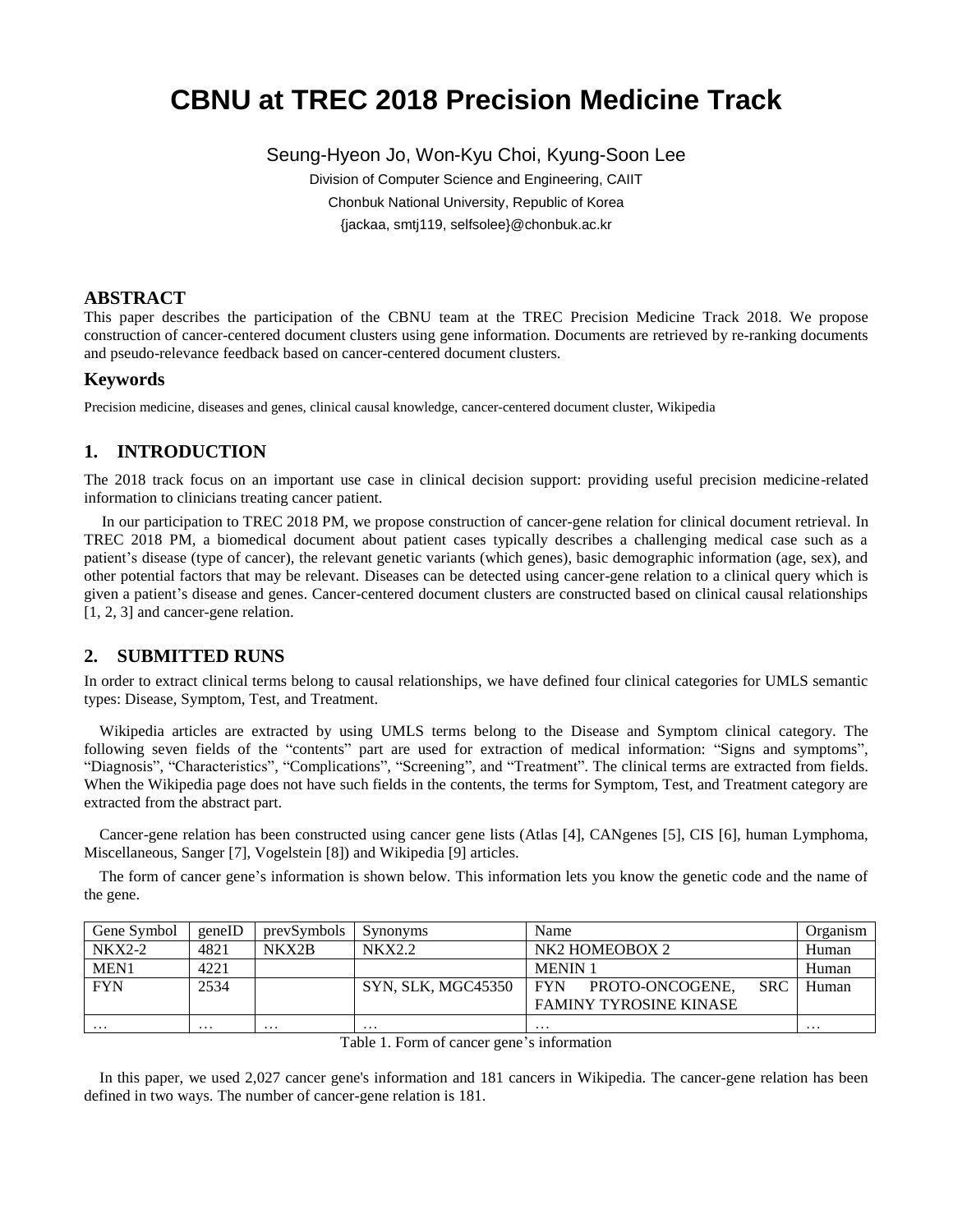- **genes using a "genetic" field:** cancer genes are extracted in only 'genetic' field.
- **genes using all fields:** cancer genes are extracted in abstracts and 'genetic' field.

Clinical causal relationships were constructed using Unified Medical Language System (UMLS) [10] and Wikipedia articles. The clinical causal relationships were represented as follows:

- $\cdot$  **DISEASE-SYMPTOM** relation: < disease<sub>i</sub>: symptom<sub>i1</sub>, symptom<sub>i2</sub> ... >
- **DISEASE-TEST** relation: < disease<sub>j</sub>: test<sub>j1</sub>, test<sub>j2</sub> ... >
- **DISEASE-TREATMENT** relation: < disease<sub>k</sub>: treatment<sub>k1</sub>, treatment<sub>k2</sub> ... >
- $\cdot$  **CANCER-GENE** relation: < disease<sub>l</sub>: gene<sub>l1</sub>, gene<sub>l2</sub> ... >

In order to create initial document clusters, four types of clinical causal relationships are used: disease-symptom, diseasetest, disease-treatment and cancer-gene relationships. The retrieved documents can contain at least one of causal relationships.

Genes and names of genes can be obtained through genetic information. And other cancer information can be obtained through cancer-gene relation. In this paper, using the cancer-gene relation and cancer gene's information, expansion terms are selected in a query. When using relation with all fields of Wikipedia, genes in "genetics" field are weighted 1, other genes are weighted 0.5.

For the other documents which are not belong to the initial clusters, CNN(Convolutional Neural Networks) method is applied for classification [11, 12]. For learning, the documents in an initial cluster are used as positive examples and other documents are used for negative examples. These documents are pseudo-relevant and pseudo-non relevant.

The detected diseases for a query are used to select particular document clusters and the clusters are used for pseudorelevance feedback and re-ranking. Combining the initial retrieval results for an original query and the weights from the selected disease document clusters is applied.

 $Score_i(Q',D) =$  $Score_i(Q_{C-G}, C_i))$ } (1)

where *Q* is an original query and |C| represents the number of document clusters.  $Q_{D-S}$  represents Disease-Symptom relationships, *QD-T* represents Disease-Test relationships, *QD-X* represents Disease-Treatment relationships, and *QC-G* represents cancer-gene relation. *Scorei(Q, D)* is the initial document result. *Scorei(Q, D)* is the initial document result. Score( $Q_{D-S}$ ,  $C_i$ ), Score<sub>i</sub>( $Q_{D,T}$ ,  $C_i$ ), Score<sub>i</sub>( $Q_{D-X}$ ,  $C_i$ ) and Score( $Q_{C-G}$ ,  $C_i$ ) represent the retrieval result for a Disease-Symptom relationships, Disease-Test relationships, Disease-Treatment relationships and Cancer-Gene relation of cancer *i*, respectively.

## **3. EXPERIMENTS**

#### **3.1 Run Description**

Our experimental methods are described as follows:

- cbnuSA1: query expansion + re-ranking documents for Scientific Abstracts
- cbnuSA2: query expansion + pseudo-relevance feedback for Scientific Abstracts
- cbnuSA3: query expansion (age and treatment terms priority) + re-ranking documents for Scientific Abstracts
- cbnuSA1: query expansion + re-ranking documents for Clinical Trials
- cbnuSA2: query expansion + pseudo-relevance feedback for Clinical Trials
- cbnuSA3: query expansion (age and treatment terms priority) + re-ranking documents for Clinical Trials

#### **3.2 Experimental Results**

The experimental results for Scientific Abstracts are shown in Table 2. The cbnuSA1 and cbnuSA2 shows significant improvement over the median.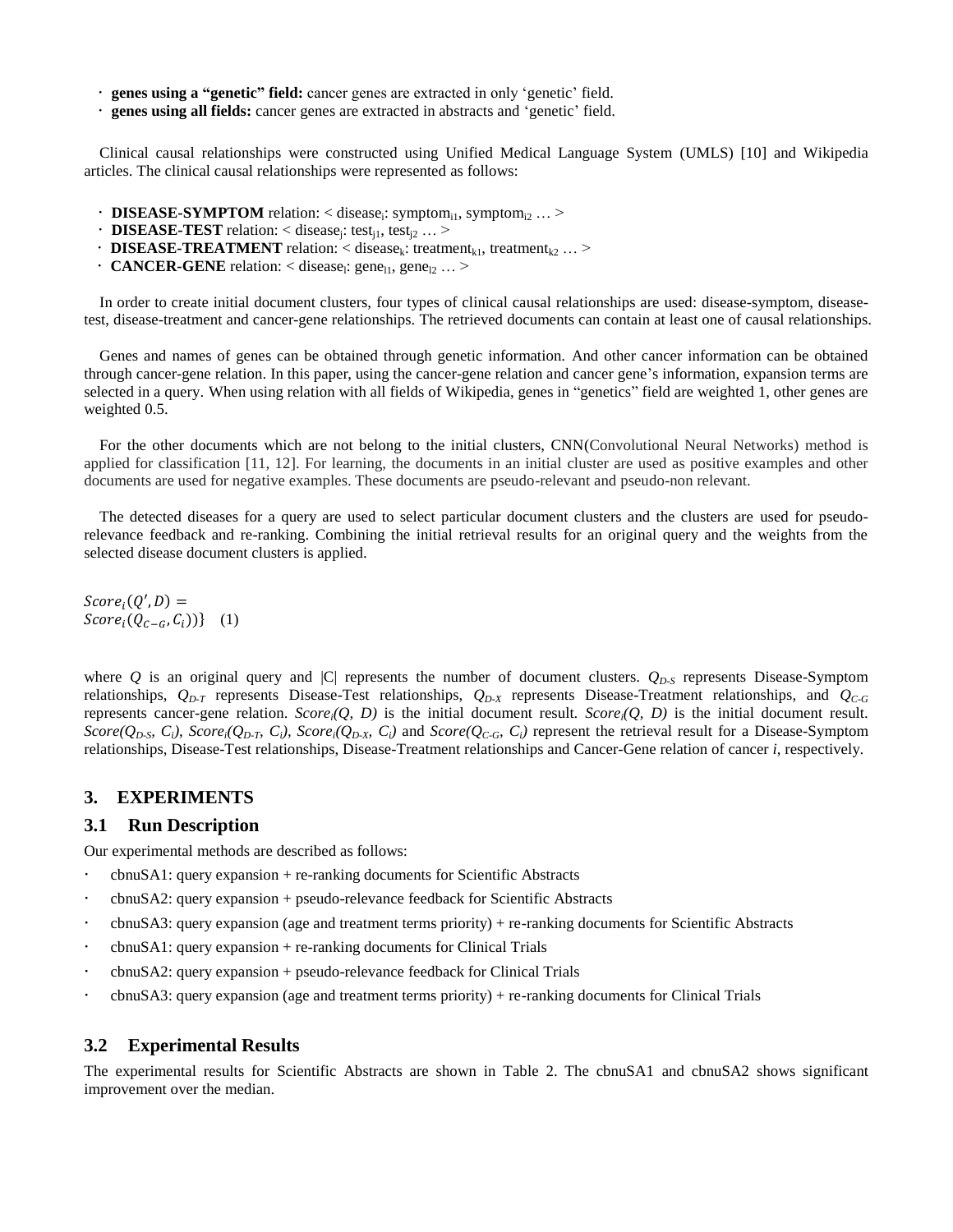| RunID                | infNDCG | P@10   | R-Prec |
|----------------------|---------|--------|--------|
| chnu <sub>S</sub> A1 | 0.4523  | 0.5520 | 0.2992 |
| chnuSA2              | 0.4347  | 0.5440 | 0.2765 |
| chnu S A3            | 0.1880  | 0.2300 | 0.0985 |
| Median               | 0.4291  | 0.5460 | 0.2672 |

| Table 2. Experimental results for Scientific Abstracts |  |
|--------------------------------------------------------|--|
|--------------------------------------------------------|--|

The experimental results for Clinical Trials are shown in Table 3. The cbnuCT1 and cbnuCT2 shows improvement over the median.

| RunID   | infNDCG | P@10   | R-prec |
|---------|---------|--------|--------|
| cbnuCT1 | 0.4572  | 0.4680 | 0.3382 |
| cbnuCT2 | 0.4597  | 0.4620 | 0.3493 |
| cbnuCT3 | 0.2722  | 0.2340 | 0.1887 |
| Median  | 0.4297  | 0.4680 | 0.3268 |

Table 3. Experimental results for Clinical Trials

# **4. CONCLUSIONS**

In this paper, we propose construction of cancer-gene relation for clinical document retrieval and construction of cancercentered clusters using clinical causal relationships and convolution neural networks.

## **5. ACKNOWLEDGEMENTS**

This research was supported by the MSIT(Ministry of Science and ICT), Korea, under the ITRC(Information Technology Research Center) support program (IITP-2017-2015-0-00378) supervised by the IITP(Institute for Information & communications Technology Promotion), and this research was supported by Basic Science Research Program through the National Research Foundation of Korea(NRF) funded by the Ministry of Education(NRF-2017R1D1A1B03036275).

## **REFERENCES**

- [1] S. H. Jo, and K. S. Lee, "CBNU at TREC 2017 Clinical Decision Support Track", In Proceedings of the 26th Text Retrieval Conference, 2017.
- [2] S. H. Jo, and K. S. Lee, "CBNU at TREC 2016 Clinical Decision Support Track", In Proceedings of the 25th Text Retrieval Conference, 2016.
- [3] S. H. Jo, J. W. Seol and K. S. Lee, "CBNU at TREC 2015 Clinical Decision Support Track", In Proceedings of the 24th Text Retrieval Conference, 2015.
- [4] J. L. Huret, S. L. Minor, F. Dorkeld, P. Dessen, and A. Bernheim. "Atlas of genetics and cytogenetics in oncology and haematology, an interactive database", Nucleic Acids Research, 2000.
- [5] K. Akagi, T. Suzuki, R. M. Stephens, N. A. Jenkins, and N. G. Copeland. "RTCGD: retroviral tagged cancer gene database", Nucleic Acids Research, 2004.
- [6] J. M. Coffin, S. H. Hughes, and H. E. Varmus, "Retroviruses", Cold Spring Harbor Press, Cold Spring Harbor, 1997.
- [7] M. [E. Higgins,](javascript:;) M. [Claremont,](javascript:;) J. [E. Major,](javascript:;) C. [Sander,](javascript:;) and A. [E. Lash.](javascript:;) "CancerGenes: a gene selection resource for cancer genome projects", Nucleic Acids Research, 2007.
- [8] B. Vogelstein, N. Papadopoulos, V. E. Velculescu, S. Zhou, L. A. Diaz Jr, and K. W. Kinzler. "Cancer genome landscapes", Science. 2013.
- [9] http://en.wikipedia.org